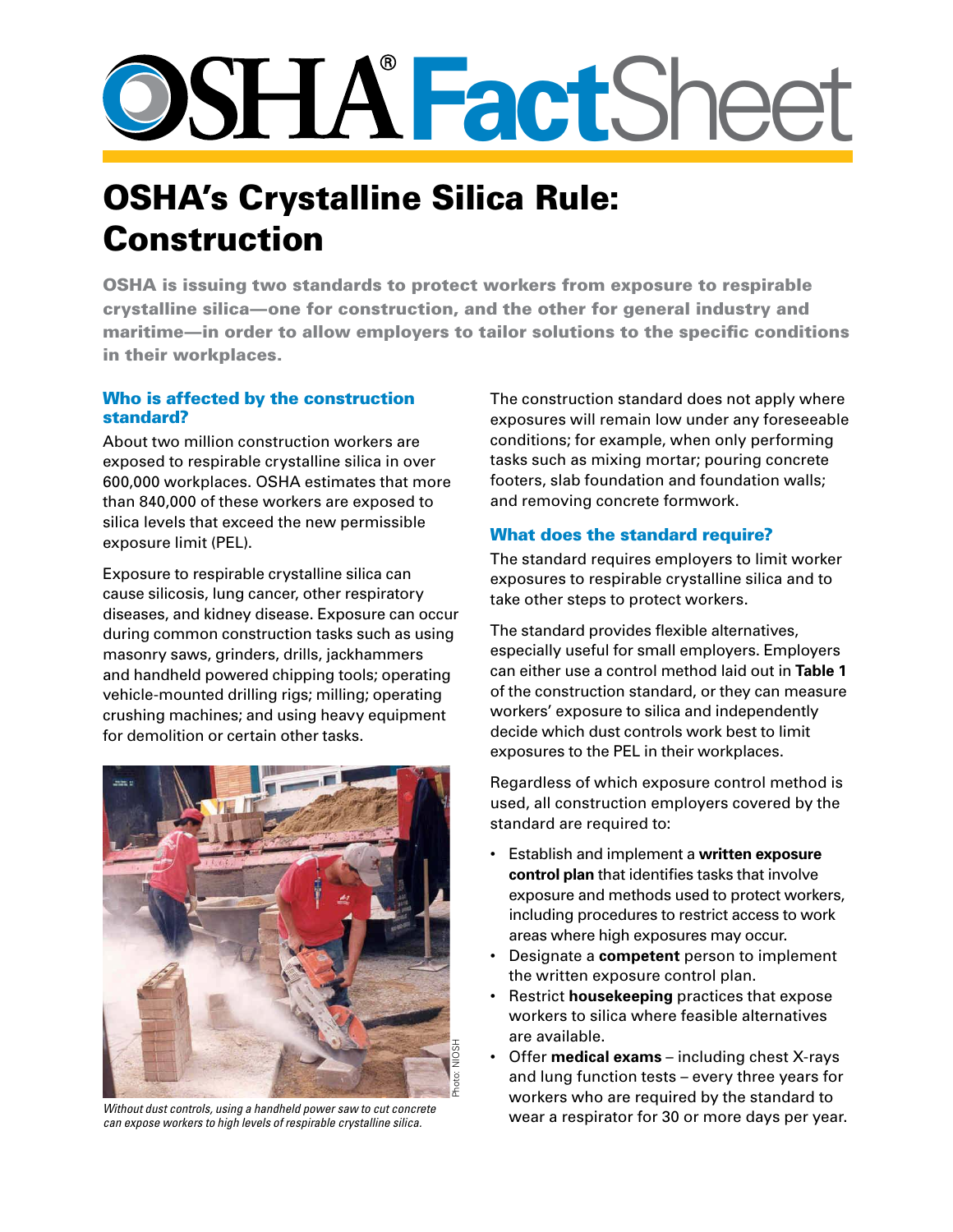- **Train workers** on work operations that result in silica exposure and ways to limit exposure.
- **Keep records** of workers' silica exposure and medical exams.

#### What is Table 1?

**Table 1** matches common construction tasks with dust control methods, so employers know exactly what they need to do to limit worker exposures to silica. The dust control measures listed in the table include methods known to be effective, like using water to keep dust from getting into the air or using ventilation to capture dust. In some operations, respirators may also be needed.

Employers who follow Table 1 correctly are not required to measure workers' exposure to silica and are not subject to the PEL.

#### *Table 1 Example: Handheld Power Saws*

If workers are sawing silica-containing materials, they can use a saw with a built-in system that applies water to the saw blade. The water limits the amount of respirable crystalline silica that gets into the air.

#### **Table 1: Specified Exposure Control Methods When Working with Materials Containing Crystalline Silica**

| Equipment/<br><b>Task</b>                                | <b>Engineering and</b><br><b>Work Practice</b><br><b>Control Methods</b>                                                                                                                                                                                                                                 | <b>Required</b><br>Respiratory<br><b>Protection</b><br>and Minimum<br><b>Assigned</b><br><b>Protection</b><br><b>Factor (APF)</b> |                     |
|----------------------------------------------------------|----------------------------------------------------------------------------------------------------------------------------------------------------------------------------------------------------------------------------------------------------------------------------------------------------------|-----------------------------------------------------------------------------------------------------------------------------------|---------------------|
|                                                          |                                                                                                                                                                                                                                                                                                          | $\leq$ 4 hrs/<br>shift                                                                                                            | $> 4$ hrs/<br>shift |
| <b>Handheld</b><br>power saws<br>(any blade<br>diameter) | Use saw equipped<br>with integrated<br>water delivery<br>system that<br>continuously feeds<br>water to the blade.<br>Operate and<br>maintain tool in<br>accordance with<br>manufacturer's<br>instructions to<br>minimize dust<br>emissions.<br>When used<br>outdoors.<br>• When used<br>indoors or in an | None                                                                                                                              | <b>APF 10</b>       |
|                                                          | enclosed area.                                                                                                                                                                                                                                                                                           | <b>APF 10</b>                                                                                                                     | <b>APF 10</b>       |

In this example, if a worker uses the saw outdoors for four hours or less per day, no respirator would be needed. If a worker uses the saw for more than four hours per day or any time indoors, he or she would need to use a respirator with an assigned protection factor (APF) of at least 10. In this case, a NIOSH-certified filtering facepiece respirator that covers the nose and mouth (sometimes referred to as a dust mask) could be used. If a worker needs to use a respirator on 30 or more days a year, he or she would need to be offered a medical exam.

#### Alternative exposure control methods

Employers who do not use control methods on Table 1 must:

- Measure the amount of silica that workers are exposed to if it may be at or above an **action level of 25 μg/m3** (micrograms of silica per cubic meter of air), averaged over an eighthour day.
- Protect workers from respirable crystalline silica exposures above the **permissible exposure limit of 50 μg/m3**, averaged over an eight-hour day.
- Use **dust controls** to protect workers from silica exposures above the PEL.
- Provide **respirators** to workers when dust controls cannot limit exposures to the PEL.

#### When are employers required to comply with the standard?

Construction employers must comply with all requirements of the standard by June 23, 2017, except requirements for laboratory evaluation of exposure samples, which begin on June 23, 2018.

#### Additional information

Additional information on OSHA's silica rule can be found at<www.osha.gov/silica>.

OSHA can provide extensive help through a variety of programs, including technical assistance about effective safety and health programs, workplace consultations, and training and education.

OSHA's On-site Consultation Program offers free and confidential occupational safety and health services to small and medium-sized businesses in all states and several territories across the country, with priority given to high-hazard worksites. On-site consultation services are separate from enforcement and do not result in penalties or citations. Consultants from state agencies or universities work with employers to identify